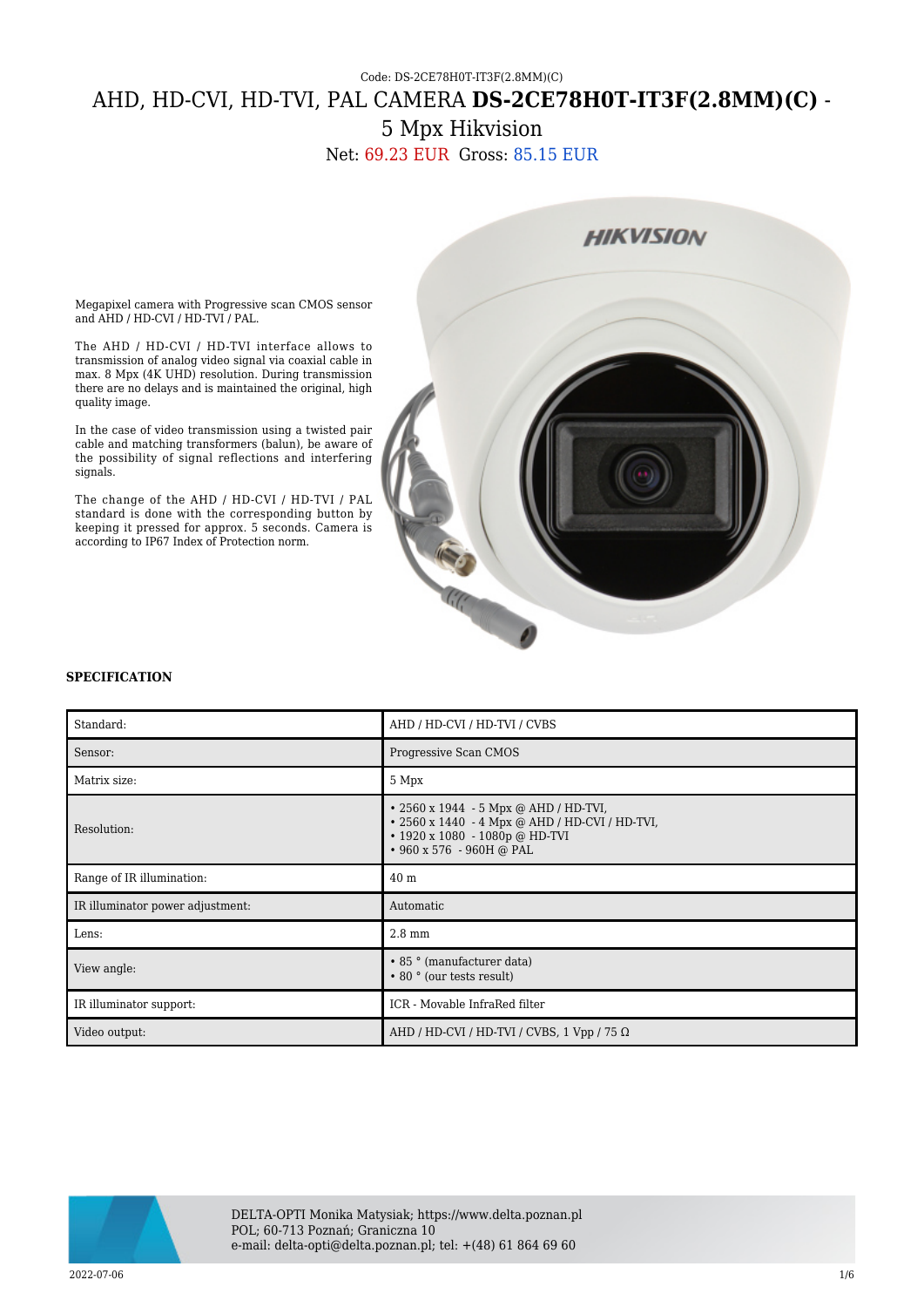| Main features:         | • D-WDR - Wide Dynamic Range<br>• 2D-DNR - Digital Noise Reduction<br>• EXIR - high-efficiency infrared LEDs technology, which evenly covers the whole<br>plan of both central vantage points of the scene as well as the corners<br>• BLC - Back Light Compensation<br>• HLC - High Light Compensation (spot)<br>• AGC - Automatic Gain Control<br>• ICR - Movable InfraRed filter<br>• Auto White Balance<br>• Mirror - Mirror image<br>• Sharpness - sharper image outlines |
|------------------------|--------------------------------------------------------------------------------------------------------------------------------------------------------------------------------------------------------------------------------------------------------------------------------------------------------------------------------------------------------------------------------------------------------------------------------------------------------------------------------|
| OSD menu:              | OSD menu available via recorder                                                                                                                                                                                                                                                                                                                                                                                                                                                |
| Power supply:          | 12 V DC / 340 mA                                                                                                                                                                                                                                                                                                                                                                                                                                                               |
| Power consumption:     | $\leq$ 4.3 W                                                                                                                                                                                                                                                                                                                                                                                                                                                                   |
| Housing:               | Dome, Metal + Plastic                                                                                                                                                                                                                                                                                                                                                                                                                                                          |
| Color:                 | White                                                                                                                                                                                                                                                                                                                                                                                                                                                                          |
| "Index of Protection": | IP67                                                                                                                                                                                                                                                                                                                                                                                                                                                                           |
| Vandal-proof:          |                                                                                                                                                                                                                                                                                                                                                                                                                                                                                |
| Operation temp:        | $-40 °C  60 °C$                                                                                                                                                                                                                                                                                                                                                                                                                                                                |
| Weight:                | $0.3 \text{ kg}$                                                                                                                                                                                                                                                                                                                                                                                                                                                               |
| Dimensions:            | Ø 110 x 91 mm                                                                                                                                                                                                                                                                                                                                                                                                                                                                  |
| Manufacturer / Brand:  | Hikvision                                                                                                                                                                                                                                                                                                                                                                                                                                                                      |
| SAP Code:              | 300613613                                                                                                                                                                                                                                                                                                                                                                                                                                                                      |
| Guarantee:             | 3 years                                                                                                                                                                                                                                                                                                                                                                                                                                                                        |

## **PRESENTATION**

Camera is out from clamping ring:



Mounting side view:

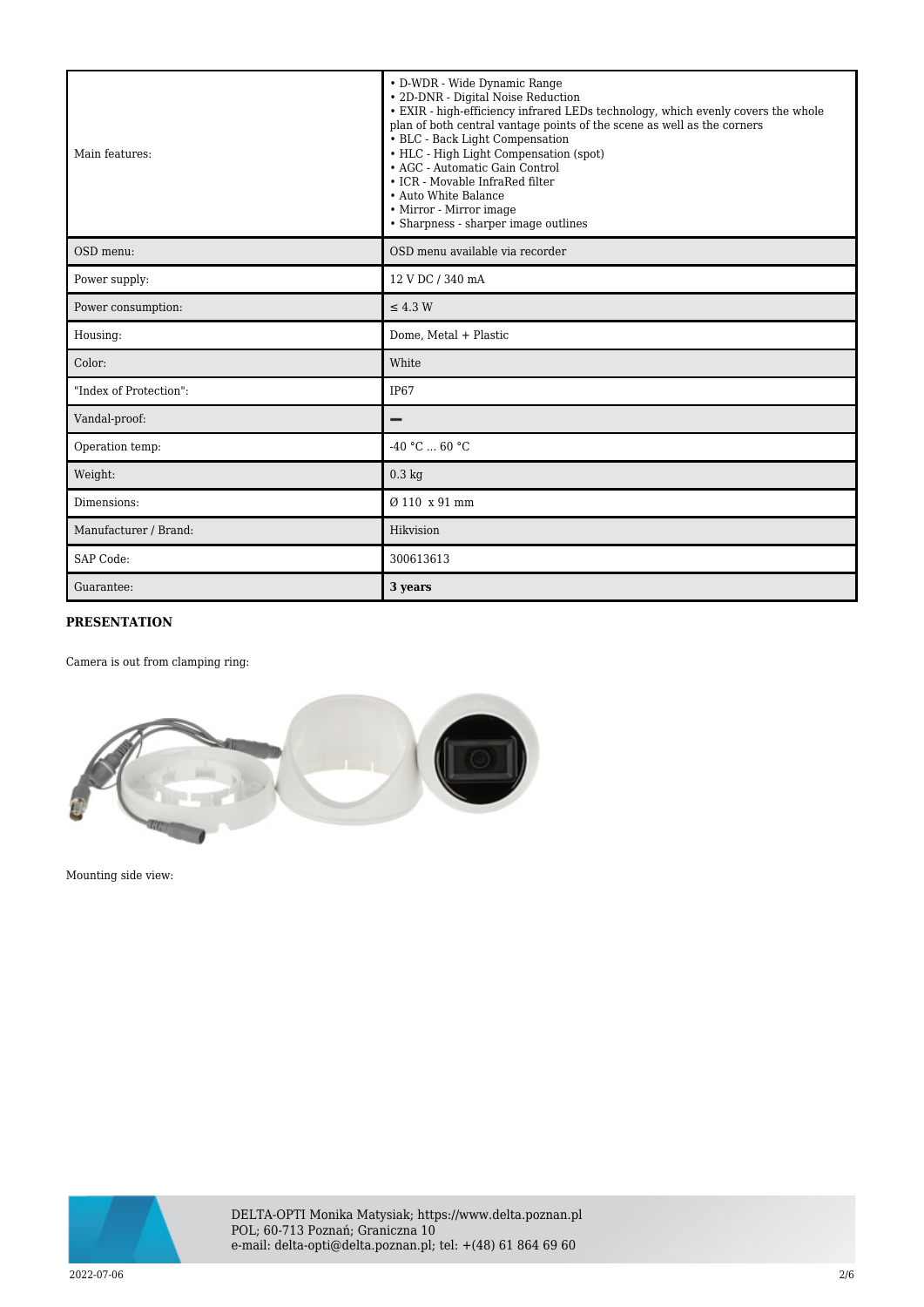

Mounting dimensions:



The change of the AHD / HD-CVI / HD-TVI / PAL standard is done with the corresponding button by keeping it pressed for approx. 5 seconds:



DELTA-OPTI Monika Matysiak; https://www.delta.poznan.pl POL; 60-713 Poznań; Graniczna 10 e-mail: delta-opti@delta.poznan.pl; tel: +(48) 61 864 69 60

 $2022$ -07-06  $3/6$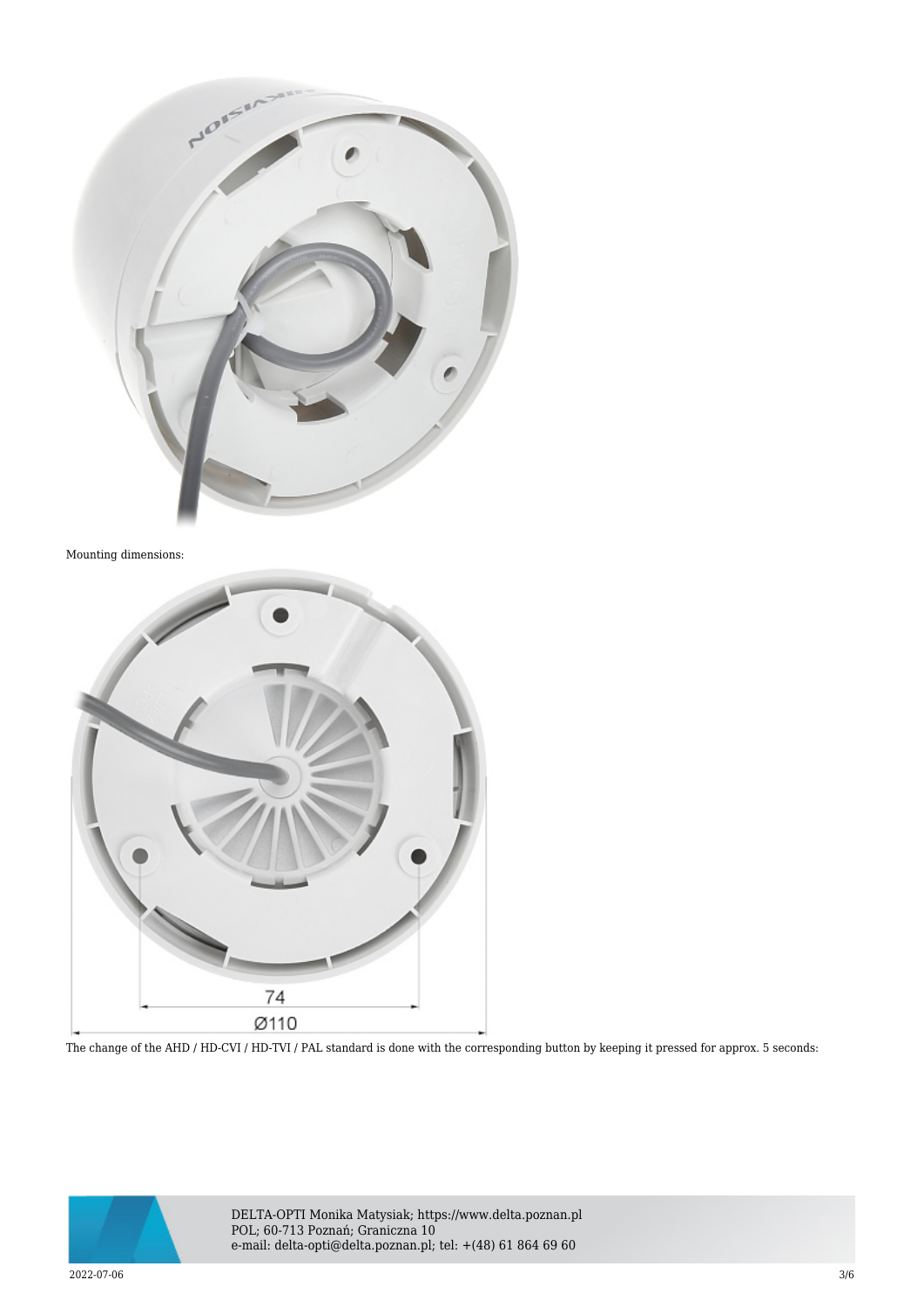

In the kit:



**OUR TESTS**

AHD:

Camera image at artificial illumination (about 30Lux):



Camera image at night conditions with internal built-in IR illuminator on:





DELTA-OPTI Monika Matysiak; https://www.delta.poznan.pl POL; 60-713 Poznań; Graniczna 10 e-mail: delta-opti@delta.poznan.pl; tel: +(48) 61 864 69 60

 $2022$ -07-06  $4/6$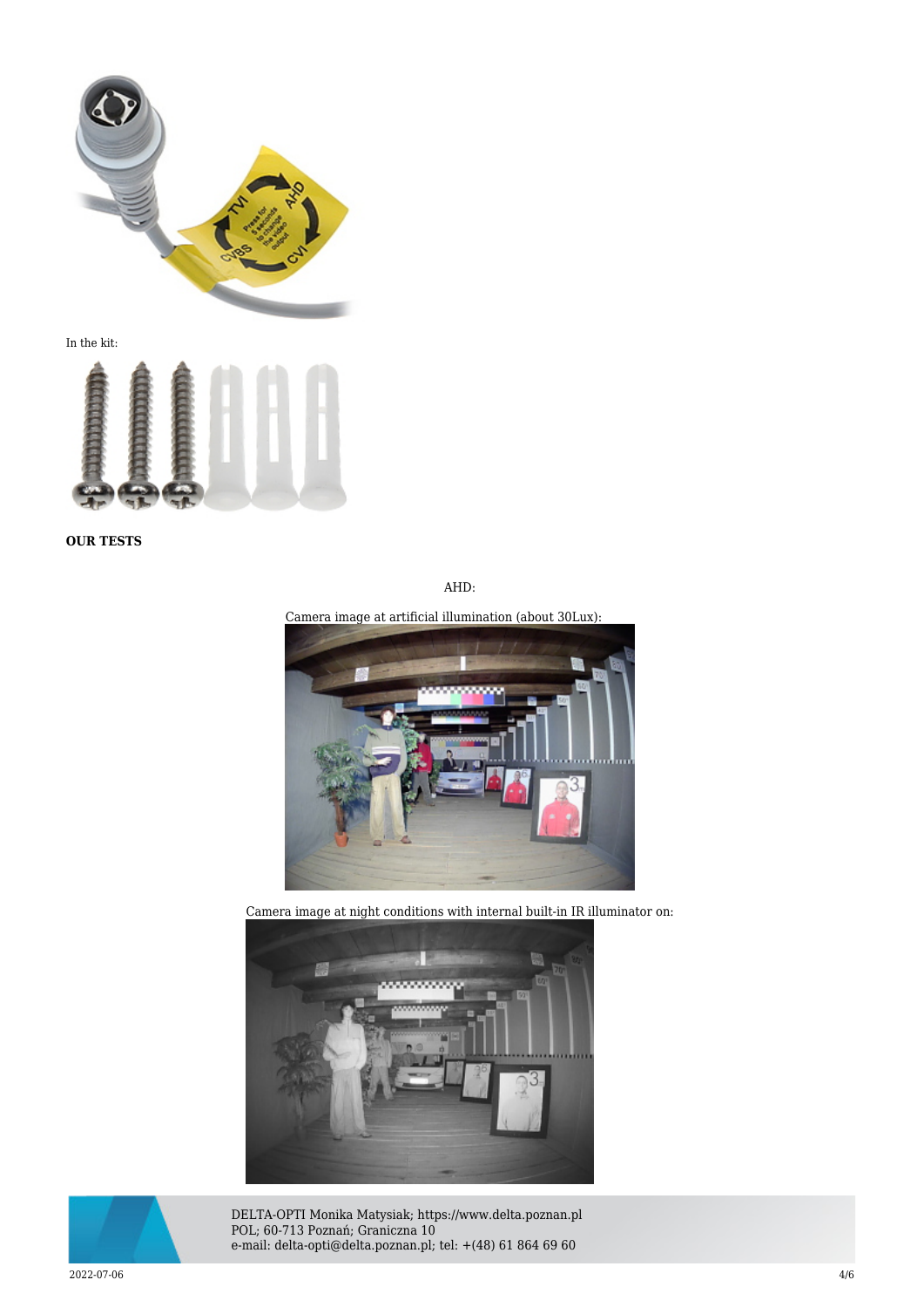[Camera image at direct strong light opposite to camera:](https://sklep.delta.poznan.pl/obrazki2/ds-2ce78h0t-it3f(2.8mm)(c)_ahd_img12_d.jpg) 



HD-CVI:

Camera image at artificial illumination (about 30Lux):



Camera image at night conditions with internal built-in IR illuminator on:



Camera image at direct strong light opposite to camera:



HD-TVI:



DELTA-OPTI Monika Matysiak; https://www.delta.poznan.pl POL; 60-713 Poznań; Graniczna 10 e-mail: delta-opti@delta.poznan.pl; tel: +(48) 61 864 69 60

 $2022$ -07-06  $5/6$